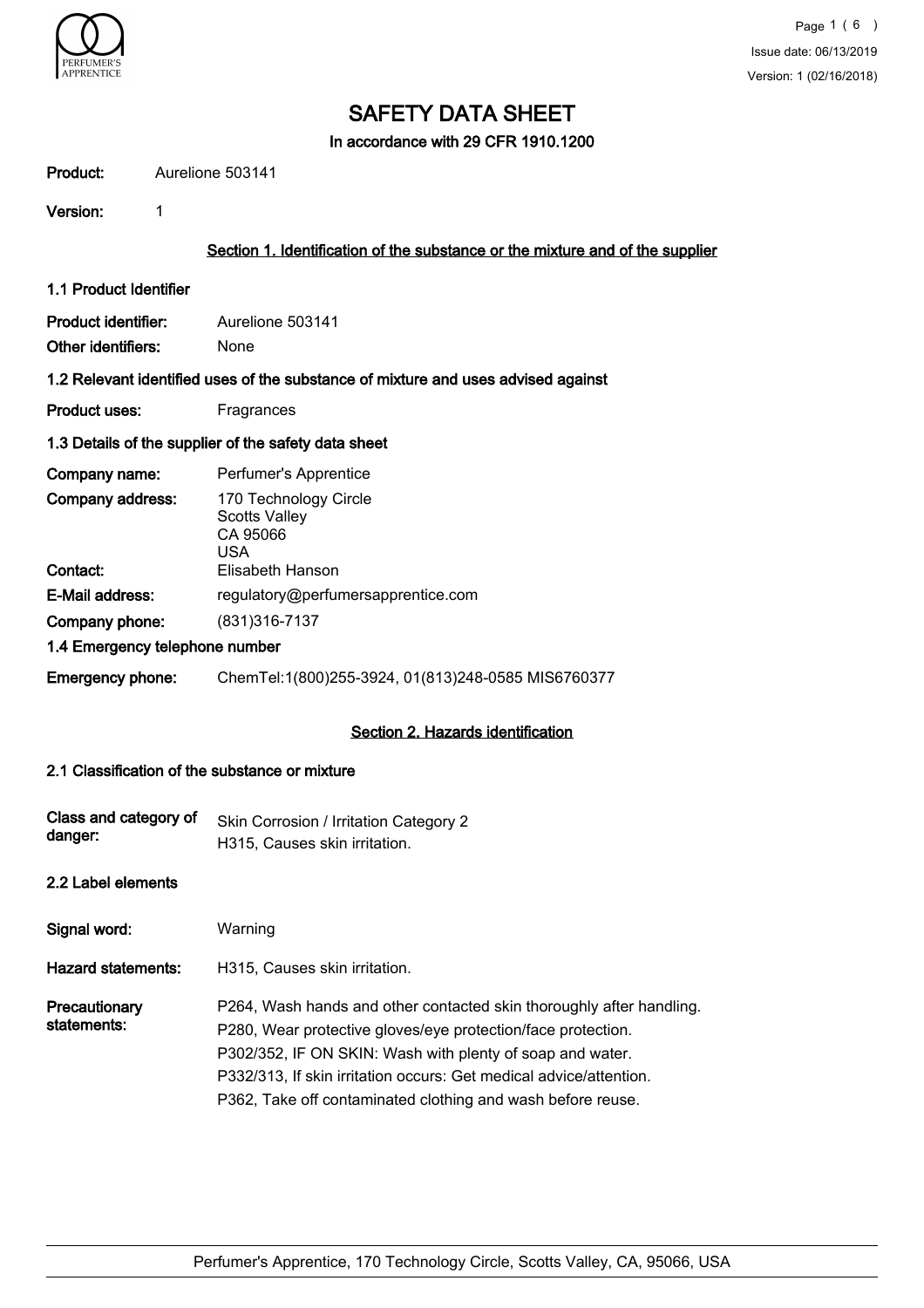

Page 2 ( 6 ) Issue date: 06/13/2019 Version: 1 (02/16/2018)

# SAFETY DATA SHEET

In accordance with 29 CFR 1910.1200

| Product:         | Aurelione 503141                                    |
|------------------|-----------------------------------------------------|
| Version:         | 1                                                   |
| Pictograms:      |                                                     |
| Other hazards:   | None                                                |
|                  | Section 3. Composition / information on ingredients |
| 3.2 Mixtures     |                                                     |
| <b>Contains:</b> |                                                     |

Not Applicable

#### Substances with Community workplace exposure limits, not listed above:

Not Applicable

#### Section 4. First-aid measures

#### 4.1 Description of first aid measures

IF ON SKIN: Wash with plenty of soap and water.

#### 4.2 Most important symptoms and effects, both acute and delayed

Causes skin irritation.

# 4.3 Indication of any immediate medical attention and special treatment needed

None expected, see Section 4.1 for further information.

# SECTION 5: Firefighting measures

# 5.1 Extinguishing media

Suitable media: Carbon dioxide, Dry chemical, Foam.

# 5.2 Special hazards arising from the substance or mixture

In case of fire, may be liberated: Carbon monoxide, Unidentified organic compounds.

# 5.3 Advice for fire fighters:

In case of insufficient ventilation, wear suitable respiratory equipment.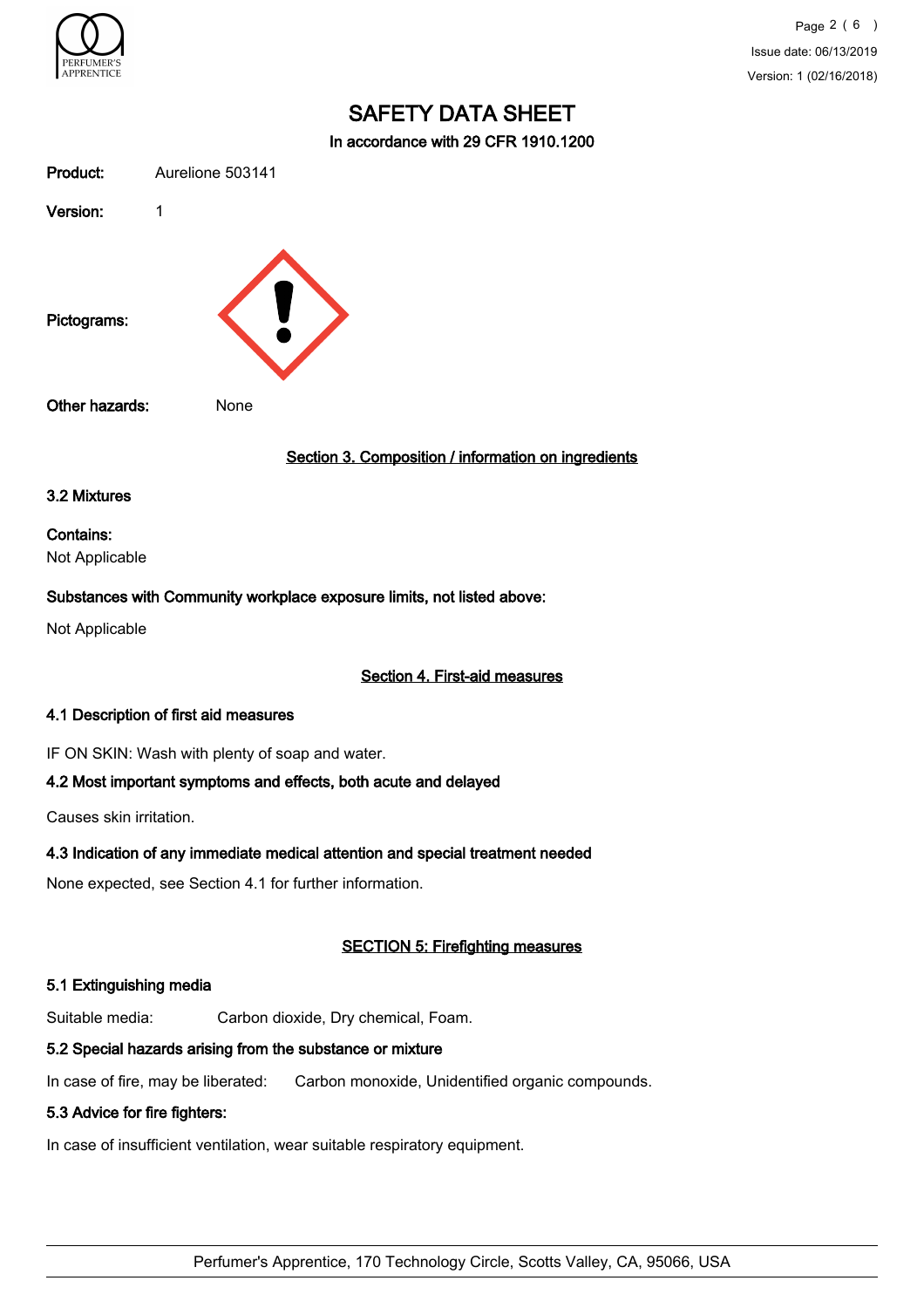

In accordance with 29 CFR 1910.1200

Product: Aurelione 503141

Version: 1

#### Section 6. Accidental release measures

#### 6.1 Personal precautions, protective equipment and emergency procedures:

Avoid inhalation. Avoid contact with skin and eyes. See protective measures under Section 7 and 8.

#### 6.2 Environmental precautions:

Keep away from drains, surface and ground water, and soil.

#### 6.3 Methods and material for containment and cleaning up:

Remove ignition sources. Provide adequate ventilation. Avoid excessive inhalation of vapours. Contain spillage immediately by use of sand or inert powder. Dispose of according to local regulations.

#### 6.4 Reference to other sections:

Also refer to sections 8 and 13.

# Section 7. Handling and storage

#### 7.1 Precautions for safe handling:

Keep away from heat, sparks, open flames and hot surfaces. - No smoking. Use personal protective equipment as required. Use in accordance with good manufacturing and industrial hygiene practices. Use in areas with adequate ventilation Do not eat, drink or smoke when using this product.

#### 7.2 Conditions for safe storage, including any incompatibilities:

Store in a well-ventilated place. Keep container tightly closed. Keep cool. Ground/bond container and receiving equipment. Use explosion-proof electrical, ventilating and lighting equipment. Use only non-sparking tools. Take precautionary measures against static discharge.

#### 7.3 Specific end use(s):

Fragrances: Use in accordance with good manufacturing and industrial hygiene practices.

# Section 8. Exposure controls/personal protection

8.1 Control parameters

Workplace exposure limits: Not Applicable

# 8.2 Exposure Controls

#### Eye / Skin Protection

Wear protective gloves/eye protection/face protection

#### Respiratory Protection

Under normal conditions of use and where adequate ventilation is available to prevent build up of excessive vapour, this material should not require special engineering controls. However, in conditions of high or prolonged use, or high temperature or other conditions which increase exposure, the following engineering controls can be used to minimise exposure to personnel: a) Increase ventilation of the area with local exhaust ventilation. b) Personnel can use an approved, appropriately fitted respirator with organic vapour cartridge or canisters and particulate filters. c) Use closed systems for transferring and processing this material.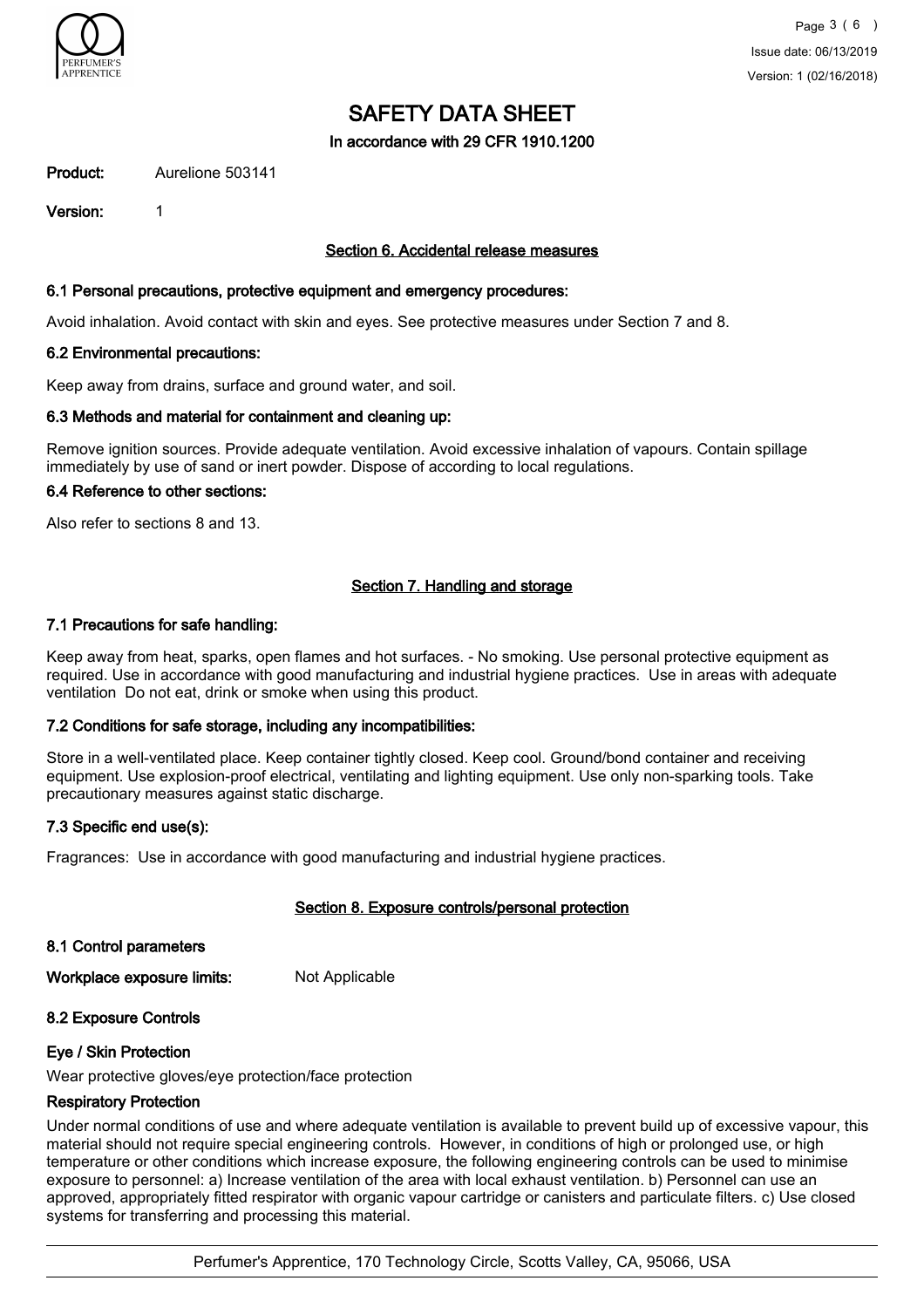

In accordance with 29 CFR 1910.1200

Product: Aurelione 503141

Version: 1

Also refer to Sections 2 and 7.

# Section 9. Physical and chemical properties

# 9.1 Information on basic physical and chemical properties

| Appearance:                    | Not determined |
|--------------------------------|----------------|
| Odour:                         | Not determined |
| pH:                            | Not determined |
| Initial boiling point / range: | Not determined |
| Flash point:                   | >93.5 °C       |
| Vapour pressure:               | Not determined |
| Relative density:              | Not determined |
| Solubility(ies):               | Not determined |
| 9.2 Other information:         | None available |

#### Section 10. Stability and reactivity

#### 10.1 Reactivity:

Presents no significant reactivity hazard, by itself or in contact with water.

# 10.2 Chemical stability:

Good stability under normal storage conditions.

# 10.3 Possibility of hazardous reactions:

Not expected under normal conditions of use.

# 10.4 Conditions to avoid:

Avoid extreme heat.

# 10.5 Incompatible materials:

Avoid contact with strong acids, alkalis or oxidising agents.

# 10.6 Hazardous decomposition products:

Not expected.

# Section 11. Toxicological information

# 11.1 Information on toxicological effects

This mixture has not been tested as a whole for health effects. The health effects have been calculated using the methods outlined in 29 CFR 1910.1200.

Causes skin irritation.

Assumed Toxicity Value (LD50 or ATE) for Acute Oral Toxicity: Not Applicable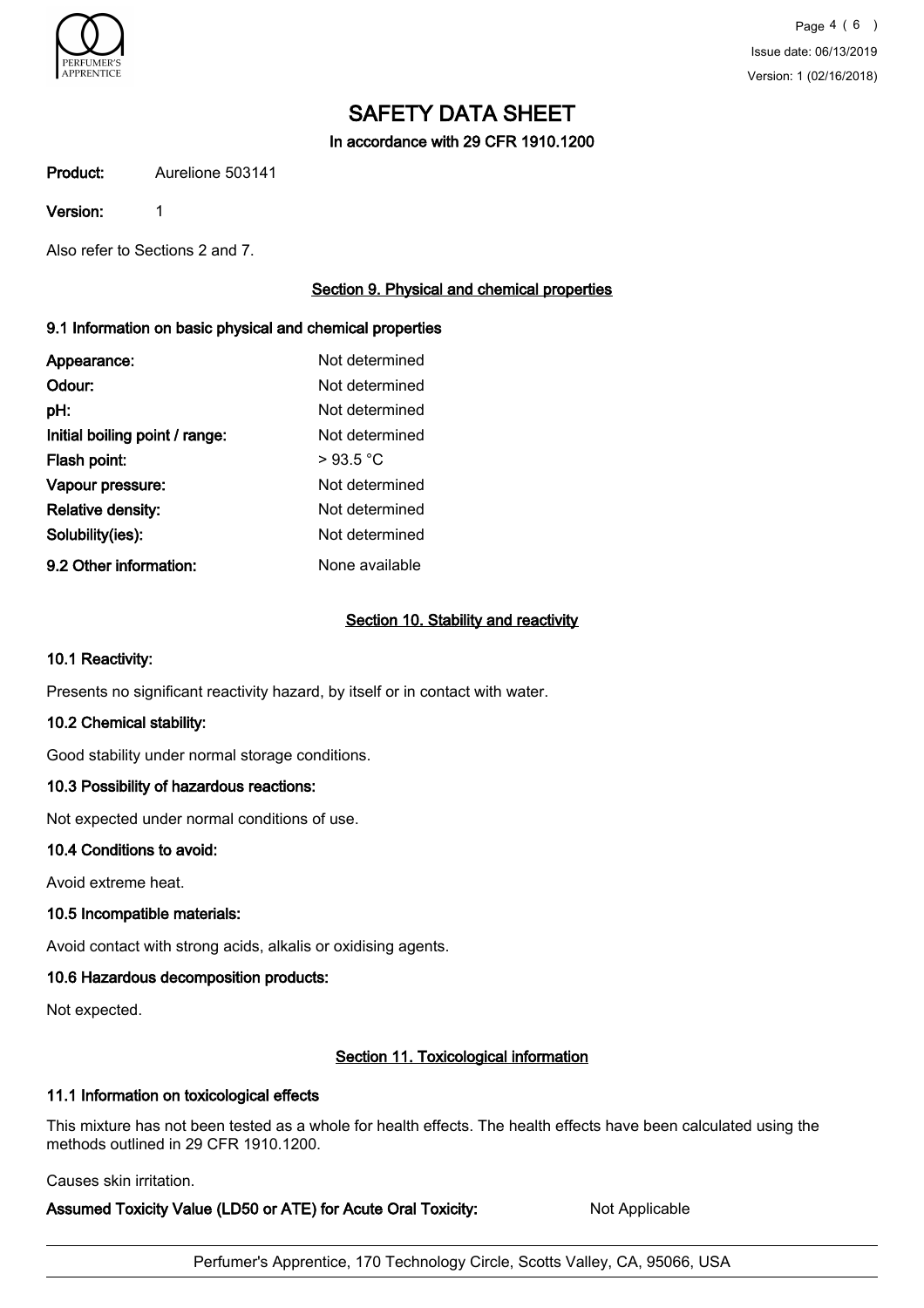

#### In accordance with 29 CFR 1910.1200

Product: Aurelione 503141

Version: 1

Assumed Toxicity Value (LD50 or ATE) for Acute Dermal Toxicity: Not Applicable Assumed Toxicity Value (LC50 or ATE) for Acute Inhalation Toxicity: Not Available Inhalation Route: Not Available

Information about hazardous ingredients in the mixture

Not Applicable

Refer to Sections 2 and 3 for additional information.

# Section 12. Ecological information

#### 12.1 Toxicity:

Very toxic to aquatic life with long lasting effects.

| Not available |
|---------------|
|               |

12.3 Bioaccumulative potential: Not available

12.4 Mobility in soil: Not available

# 12.5 Results of PBT and vPvB assessment:

This substance does not meet the PBT/vPvB criteria of REACH, annex XIII.

12.6 Other adverse effects: Not available

# Section 13. Disposal considerations

#### 13.1 Waste treatment methods:

Dispose of in accordance with local regulations. Avoid disposing into drainage systems and into the environment. Empty containers should be taken to an approved waste handling site for recycling or disposal.

#### Section 14. Transport information

| 14.1 UN number:                                                               | UN3082                                                                                                           |  |  |
|-------------------------------------------------------------------------------|------------------------------------------------------------------------------------------------------------------|--|--|
| 14.2 UN Proper Shipping Name:                                                 | ENVIRONMENTALLY HAZARDOUS SUBSTANCE, LIQUID, N.O.S.<br>(Cyclohexadec-8-en-1-one mixture of cis and trans isomer) |  |  |
| 14.3 Transport hazard class(es):                                              | 9                                                                                                                |  |  |
| Sub Risk:                                                                     |                                                                                                                  |  |  |
| 14.4. Packing Group:                                                          | Ш                                                                                                                |  |  |
| 14.5 Environmental hazards:                                                   | This is an environmentally hazardous substance.                                                                  |  |  |
| 14.6 Special precautions for user:                                            | None additional                                                                                                  |  |  |
| 14.7 Transport in bulk according to Annex II of MARPOL73/78 and the IBC Code: |                                                                                                                  |  |  |
| Alle to concentrate the latter                                                |                                                                                                                  |  |  |

Not applicable